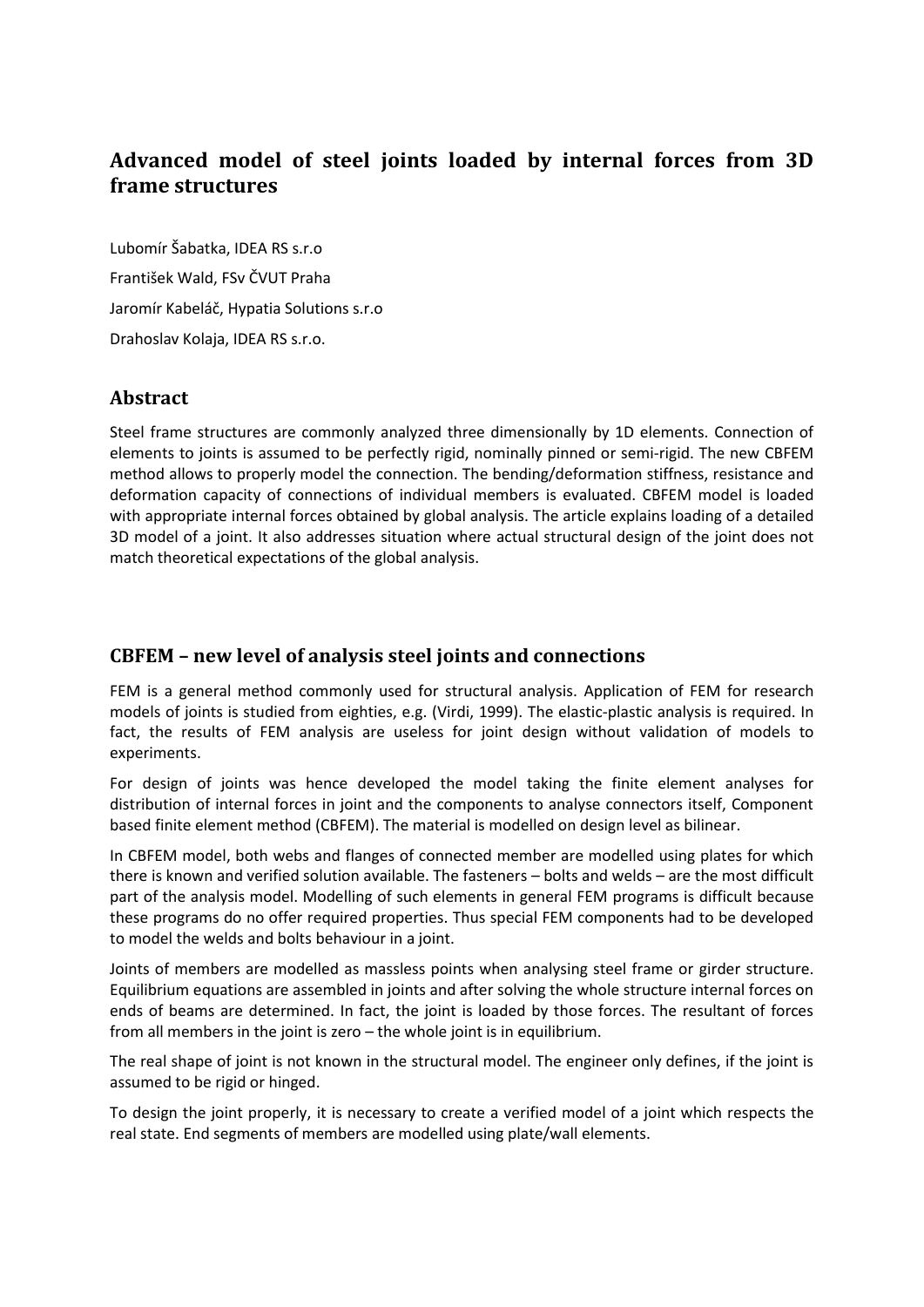

**Figure 1 – Theoretical (massless) joint and the real shape of the joint without modified member ends.**

For better precision of CBFEM model, the end forces on 1D members are applied as loads on segment ends. Six components of internal forces from the theoretical node are transferred to the outer end of segment – the values of forces are kept but the moments are modified by the actions of forces on corresponding arms.

Inner ends of segments are not connected. The connection must be modelled. So called manufacturing operations are used in CBFEM method to model the connection. Manufacturing operations are above else: cuts, offsets, holes, stiffeners, ribs, end plates and splices, angles, gusset plates and other. Fastening elements are added to them – welds and bolts.

# **Steel plates by shell model**

All parts of 1D members and all additional plates are modelled as plate/walls. These elements are made of steel (metal in general) and the behaviour of this material is significantly nonlinear. Nonlinearity (plasticity) must be respected in the calculation.

The real stress-strain diagram of steel is replaced by the ideal plastic material for design purposes in building practice – see the figure. The advantage of ideal plastic material is that only yield strength and modulus of elasticity must be known to describe the material curve. The granted ductility of construction steel is 15 %. The real usable value of limit plastic strain is 5% for ordinary design (1993- 1-5 appendix C paragraph C.8 note 1).

The stress in steel cannot exceed the yield strength when using the ideal elastic-plastic stress-strain diagram. Thus it is worthless to perform the stress check. The relative plastic strain is sufficient as the check value.



**Figure 2 - Real tension curve and the ideal elastic-plastic diagram of the material**

## **Welds**

Steel plates are modelled as individual items. Their interconnection is provided by welds and bolts.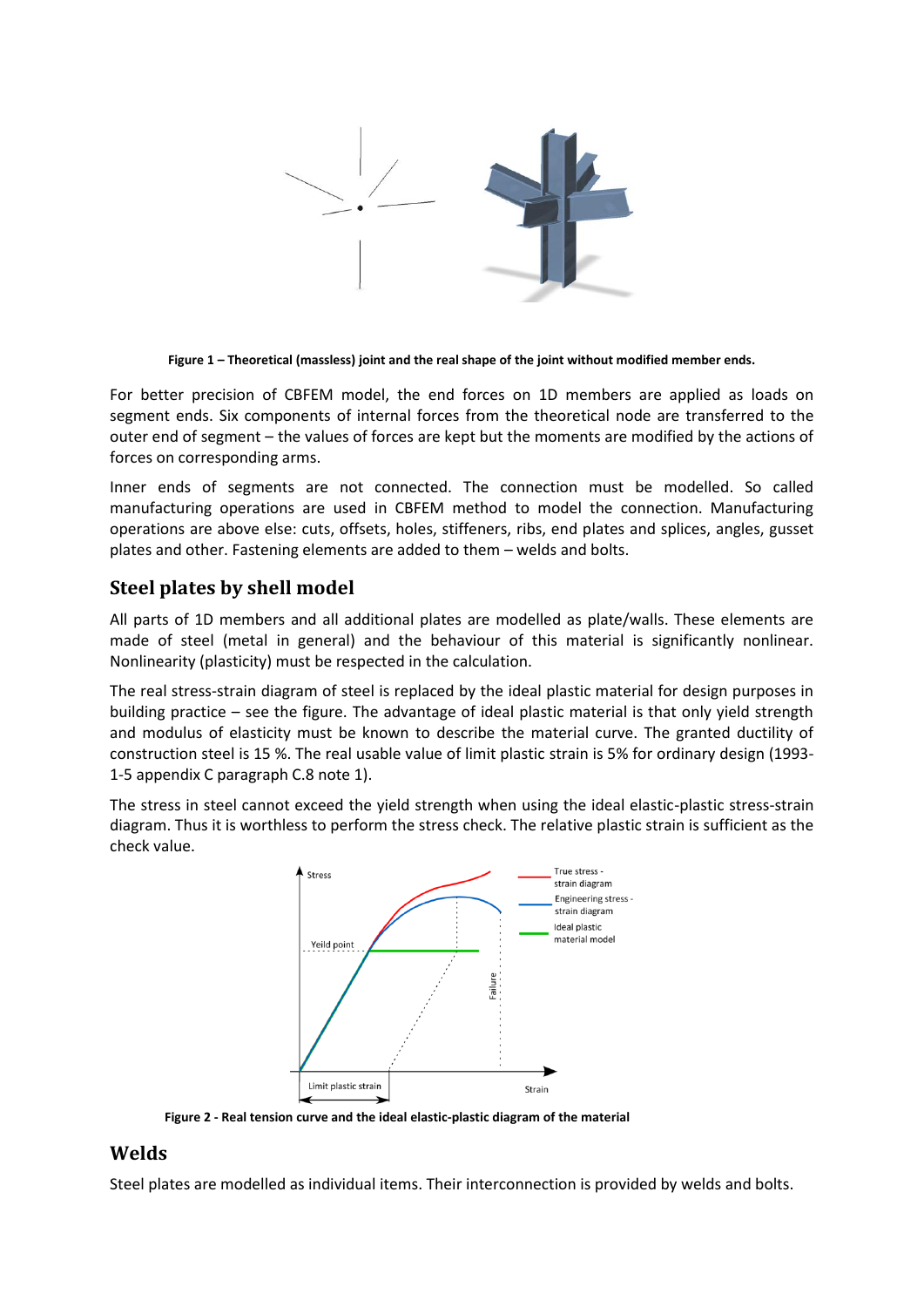CBFEM method creates the model according to the real behaviour. The analysis plate/walls are not interconnected and no intersections are generated between them, unlike when modelling structures and buildings. Mesh of finite elements is generated on each individual plate independently from mesh of other plates.

Welds are modelled as special massless force interpolation constrains which ensure the connection between the edge of one plate and the surface or edge of the other plate.

# **Bolts**

Bolted connection consists of two or more clasped plates and one or more bolts. Plates are placed loosely on each other. A contact element is inserted between plates in the analysis model, which acts only in compression. No forces are carried in tension. Contact is valid only if plates are parallel.

The analysis model of bolts is the same as described for anchor bolts. The contact between bolt head/washer and plate is modelled using the interpolation constraint. Holes for bolts are generated in plates.



**Figure 3 - Tensile diagram of bolts**

# **Equilibrium in node**

Each node of 3D FEM model must be in equilibrium. The equilibrium requirement is correct but it is not necessary to design simple joints. One member of joint is always "bearing" and the others are connected. If only the connection of connected members is checked, it is not necessary to keep the equilibrium. Thus there are two modes of loads input available – see fig 4.



**Figure 4 – Simplified and complex model of supports in CBFEM model of the joint**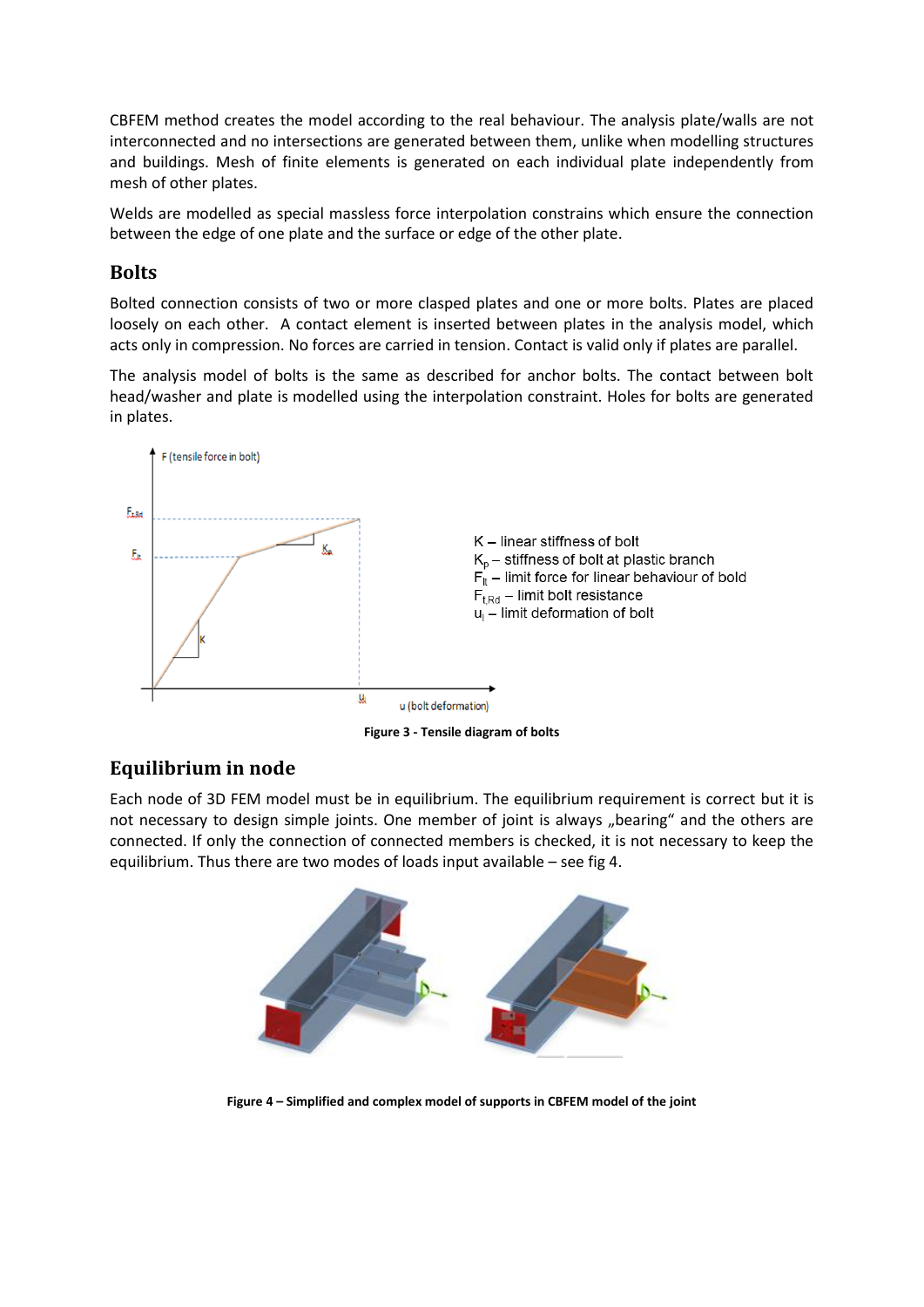# **Loading of joint model**

End forces of the frame analysis model are transferred to outer ends of member segments. Eccentricities of members caused by the joint design are respected during the transfer.

The analysis model created by CBFEM method corresponds to the real joint very precisely. On the other hand, analysis of internal forces is performed on a very idealised 3D FEM 1D model where individual beams are modelled using centrelines and the joints are modelled using immaterial nodes.





Internal forces are analysed using 1D members in 3D model. Following picture shows an example of courses of internal forces.



The effects caused by member on the joint are important to design the joint with its connections. The effects are illustrated in the Fig. 7.



a) 1D member model b ) CBFEM model – dark blue color **Figure 7 – Load effects of member on the joint. CBFEM model is drawn in dark blue colour.**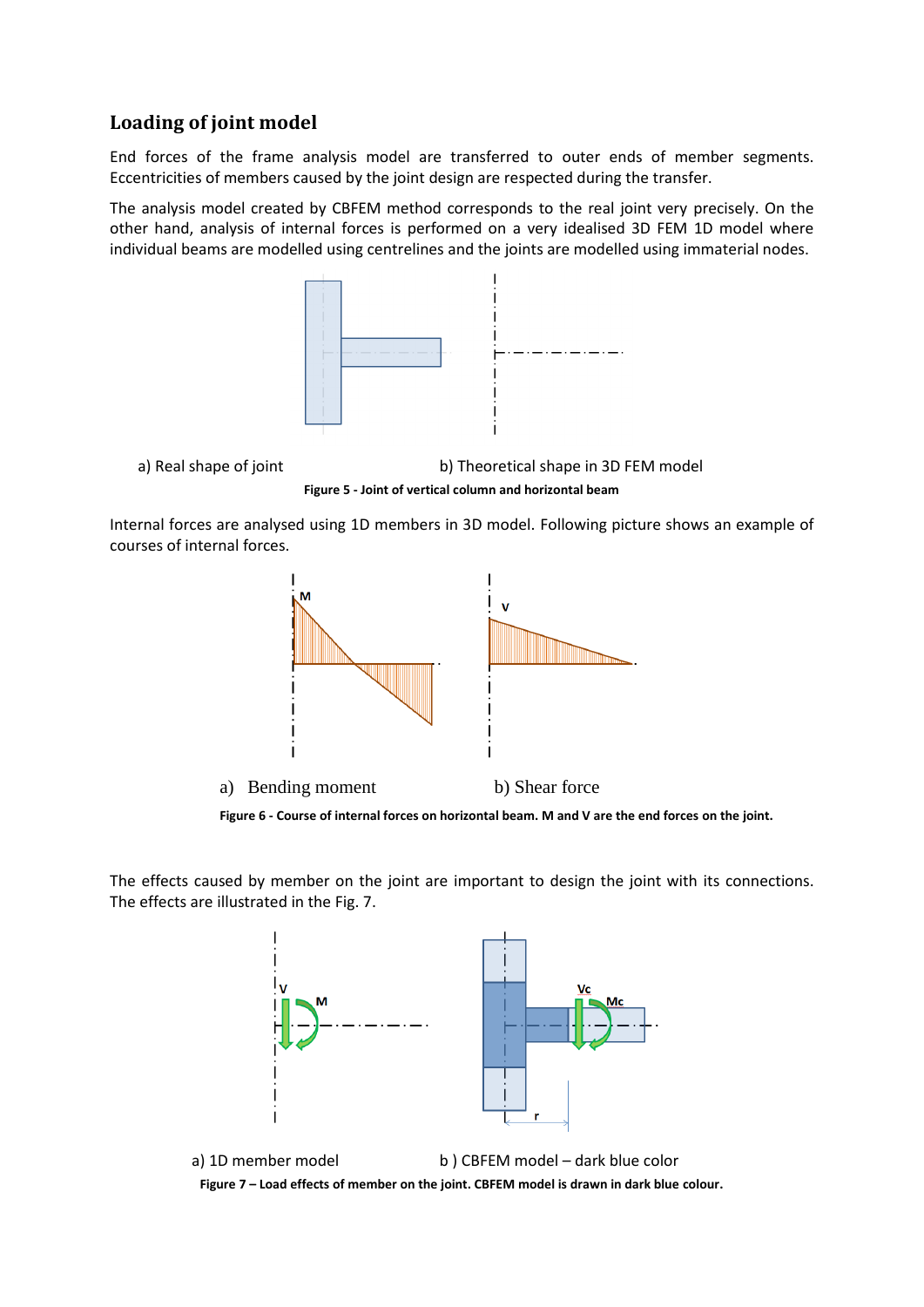Moment  $M_{\text{Ed}}$  and force  $V_{\text{Ed}}$  act in theoretical joint. The point of theoretical joint does not exist in CBFEM model thus the load cannot be applied here. The model is loaded by actions *M* and *V* which are transferred to the end of segment in distance *r*

$$
M_{\text{Ed,c}} = M_{\text{Ed}} - V_{\text{Ed}} \cdot r
$$

 $V_{\text{Ed.c}} = V_{\text{Ed}}$ 

In CBFEM model, the end section of segment is loaded by moment  $M_{Ed,c}$  and force  $V_{Ed,c}$ .

When designing the joint, its real position relative to the theoretical point of joint should be determined and respected. Internal forces in the position of the real joint are often different to internal forces in the theoretical point of the joint. Thanks to precise CBFEM model the design is performed on reduced forces - see moment  $M_{Ed,r}$  in Fig. 8.



**Figure 8 - Course of bending moment in CBFEM model. The arrow points to the real position of the joint.**

When loading the joint, it must be respected that the solution of the real joint must correspond to the theoretical model used for calculation of internal forces. This is fulfilled for rigid joints but the situation may be completely



**Figure 9 - Position of the hinge in theoretical 3D FEM model and in the real structure.**

Figure 9 illustrates that the position of a hinge in the theoretical 1D members model differs from the real position in the structure. The theoretical model does not correspond to the reality. When applying the calculated internal forces, significant bending moment is applied into the shifted joint and the designed joint is either overloaded or cannot be designed. The solution is simple – both models must correspond. Either the hinge in 1D member must be defined in the proper position or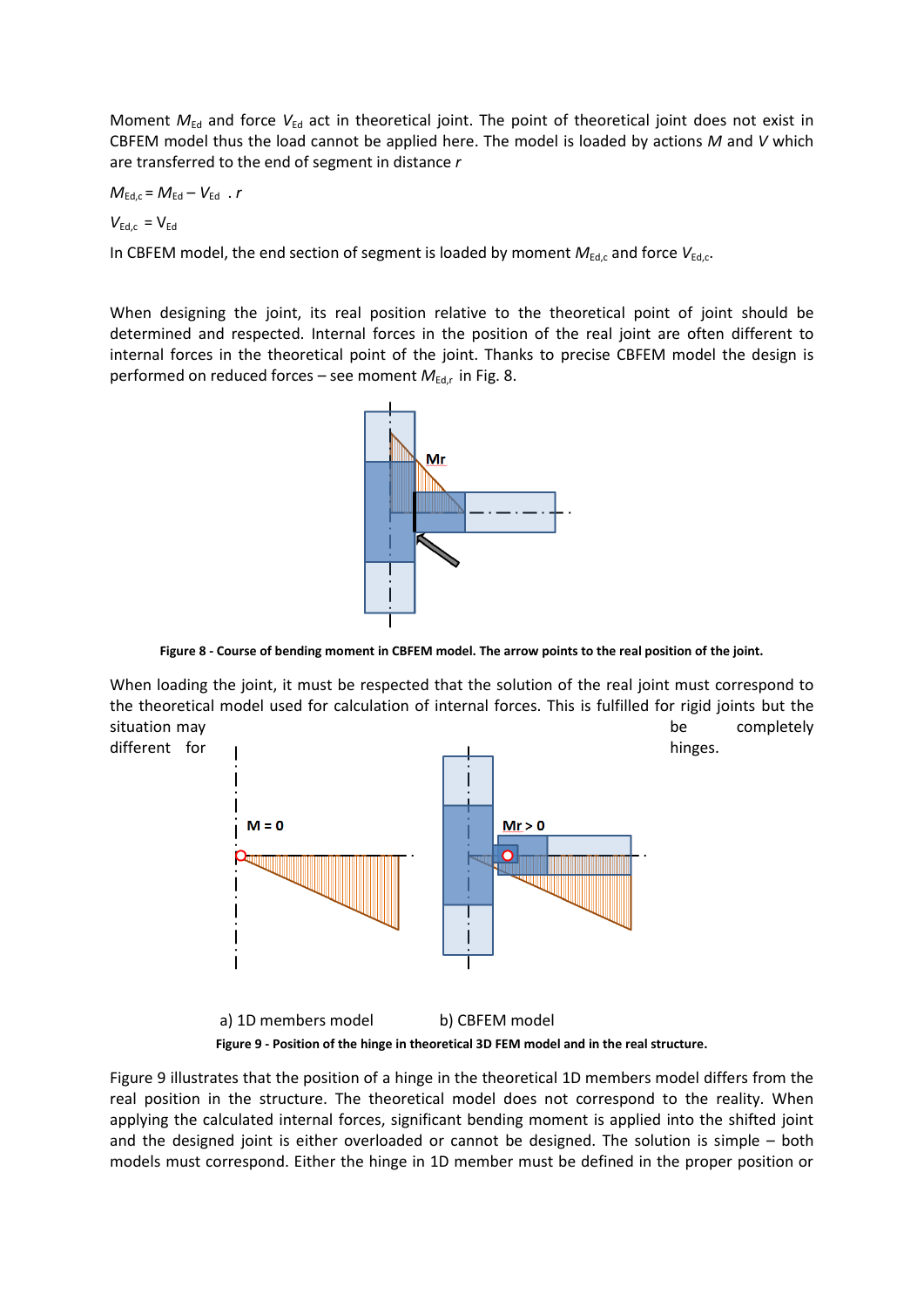the courses of internal forces must be shifted to get the zero moment in the real position of the hinge.



**Figure 10 - Shifted course of bending moment on the beam. Zero moment is at the position of the hinge.**

## **Joint modelling in 3D global analyses**

The global behaviour of steel framed structures is influenced by the behaviour of the joints. Hence, accurate modelling of the beam-to-column joint is essential. To assure the quality of global modelling, Chapter 5 of EN1993-1-8 introduces classification of joints based on their relative stiffness compared to the connecting element, e.g. beam or column for column bases. The classification of stiffness provides accurate prediction of element´s and joint´s resistance. By comparing its initial rotational stiffness S<sub>i,ini</sub> with the classification boundaries, see Fig. 5.4., a joint may be classified as rigid, nominally pinned or semi-rigid according to its rotational stiffness. A joint may be also classified on the basis of experimental evidence, experience of previous satisfactory performance in similar cases or by calculations based on test evidence. Joints may be modelled as nominally pinned, rigid or semi-rigid joint. In case of semi-rigid joints, Chapter 5.3 in EN1993-1-8 offers a complex and inaccurate transformation of the stiffness of the column web panel in shear into the connection rotational stiffness's.



- a) Physical model of double sided joints with two connections
- b) Model of joint with the column web panel in shear and two springs representing the joints
- c) A complex and inaccurate simplification

#### **Figure 11 - Model of the semi rigid connections in global analyses**